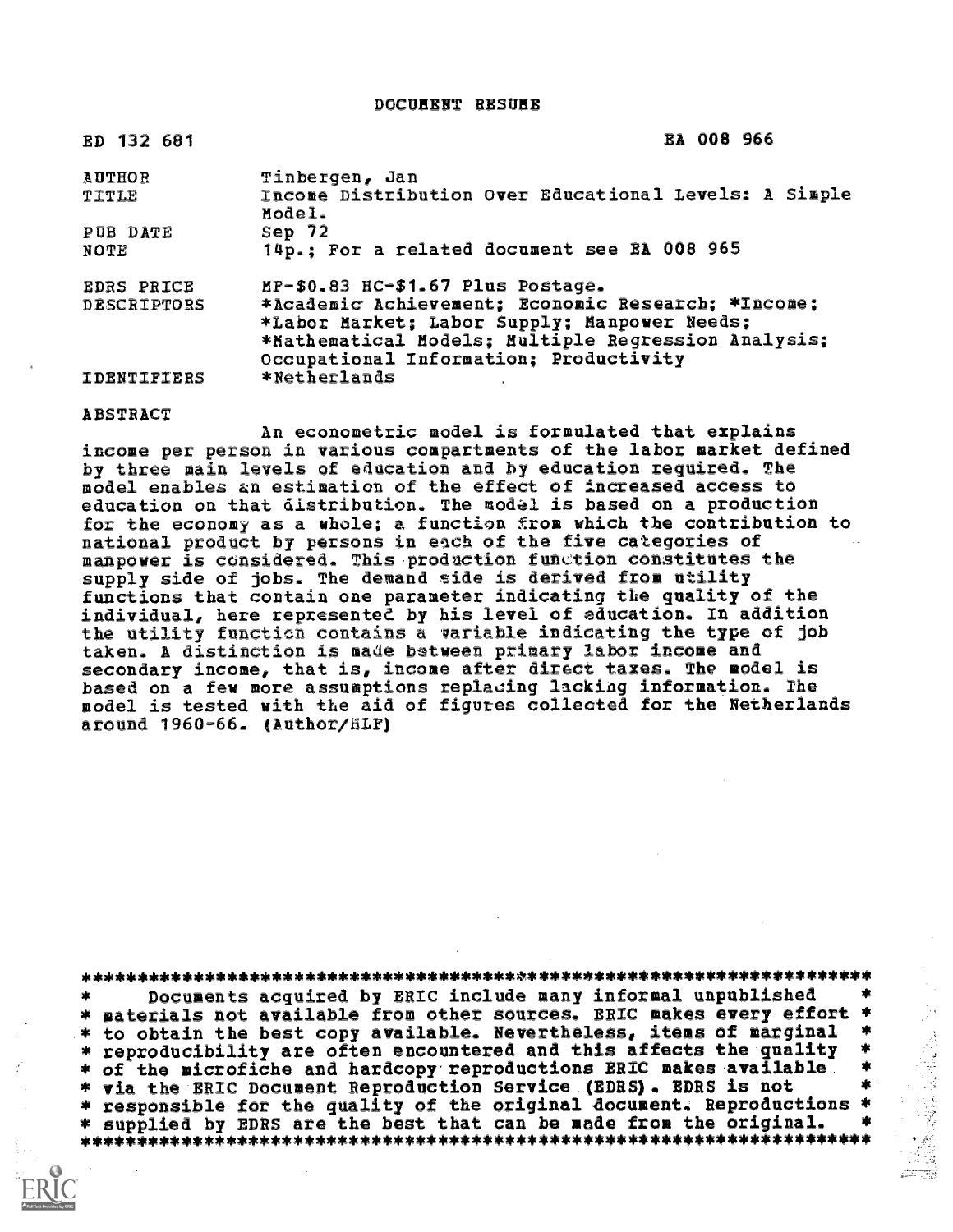JT/SvW/1-9-1972/2S

#### U S. DEPARTMENT OF HEALTH. EDUCATION A WELFARE NATIONAL INSTITUTE OF EDUCATION

THIS DOCUMENT HAS BEEN REPRO-DUCED EXACTLY AS RECEIVED FROM THE PERSON OR ORGANIZATION ORIGIN-ATING IT POINTS OF VIEW OR OPINIONS STATED DO NOT NECESSARILY REPRE-<br>SENT OFFICIAL NATIONAL INSTITUTE OF EDUCATION POSITION OR POLICY

不稳定

#### INCOME DISTRIBUTION OVER EDUCATIONAL LEVELS:

# SIMPLE MODEL Jan Tinbergen

#### 1. Purpose of article, main findings

In this article an attempt has been made to formulate an econometric model meant to explain income per person in various compartments of the labour market, defined by the three main levels of education and by education required. Moreover the model enables us to estimate the effect of increased access to education on that distribution. The model is based on a Cobb-Douglas-like production function for the economy as a whole; a function from which the contribution to national product by persons in each of the five categories of manpower considered. This production function constitutes the supply side of jobs. The demand side is derived from utility functions following a theory developed elsewhere  $\boxed{1}$  which contains one parameter indicating the quality of the individual, here represented by his level of education. In addition the utility function contains a variable indicating the type of job taken. A distinction is made between primary labour income and secundary income, that is, income after direct taxes. The model is based on a few more assumptions replacing lacking information. The model is tested with the aid of figures-colleeted for the Netherlands around 1960/66. The set-up deviates, on some points to be discussed later from a more detailed model constructed also for the Netherlands  $\perp$  1  $\perp$ ; in some respects it is simpler, but in one other it follows an alternative rather than a simpler method. The author believes that some aspects of the model are in need of further analysis, which he hopes  $\dot{\tau}$ . of submission to the criticism of the profession.

be able to carry out later. At the present stage the model seems worthy<br>of submission to the criticism of the profession.<br>For what the model is worth it suggests that the ratio of primary<br>labour incomes of the upper and th For what the model is worth it suggests that the ratio.of primary labour incomes of the upper and the lower group considered of about 3 can be reduced to about 1,5 if instead of 3 per cent of the working

D132681

ىيا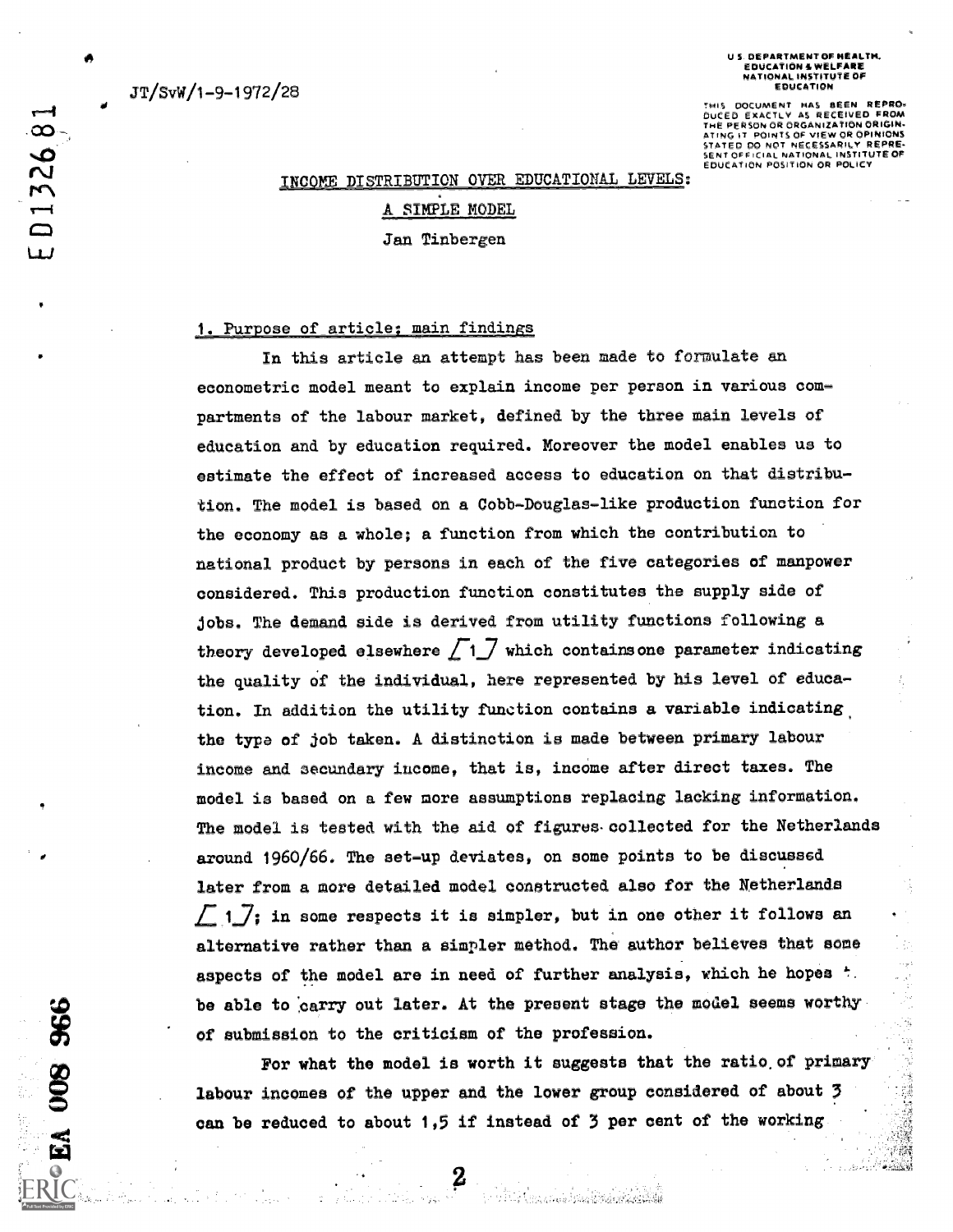force 6 per cent had third-level education and equality of incomes would require that 8 per cent of active population is able to absorb third level. education.

## 2. Description of the model: (1) variables

For a number of variables two suffixes will be used to indicate various compartments of the labour market. The first suffix indicates the nature of the job held, by the education level best fitted to the job category. The assumption made here is that this level coincides with the upper quartile of the individual levels found in the census of population for the occupations considered. The second suffix indicates the actual level of education of the group (represented by the median of the group).

Variables showing these two suffixes are  $\frac{1}{2}$ t, primary labour income;  $\Psi$   $_{\text{hh}}$ ,, portion of labour force working in compartment <u>h</u>, <u>h</u>';  $\mathbf{z}_{\text{nh}}$ , labour income after direct taxes. There are also two parameters with two suffixes,  $\frac{\pi}{21}$  and  $\frac{\pi}{32}$ , indicating the ratio of productivity in job 2 with education 1 to the proluctivity of people with the same education but working in job 1 (for  $\pi_{21}$ ) and the corresponding ratio for individuals on job 3 but with education 2 (for  $\pi_{32}$ ). While for . the parameters just discussed only two combinations of suffixes have been introduced (since  $\pi_{1} = \pi_{22} = \pi_{33} = 1$  anyway), the number of 33 suffix combinations is five for the variables mentioned, shown in Table 1.

|  | Table 1. Symbols and figures of the distribution of the labour force |  |                                                    |  |  |
|--|----------------------------------------------------------------------|--|----------------------------------------------------|--|--|
|  |                                                                      |  |                                                    |  |  |
|  |                                                                      |  |                                                    |  |  |
|  |                                                                      |  | over compartments considered, the Netherlands 1960 |  |  |

| Level of education:                              |                                             | 3                                               |
|--------------------------------------------------|---------------------------------------------|-------------------------------------------------|
| Job paramater: $1 \qquad \varphi_{11} = 0.794$ . |                                             | ۰                                               |
|                                                  | $\varphi_{21} = 0.117 \varphi_{22} = 0.033$ | ۰                                               |
|                                                  |                                             | • $\frac{10}{32}$ =0.026 $\frac{10}{33}$ =0.030 |

3

- 2 -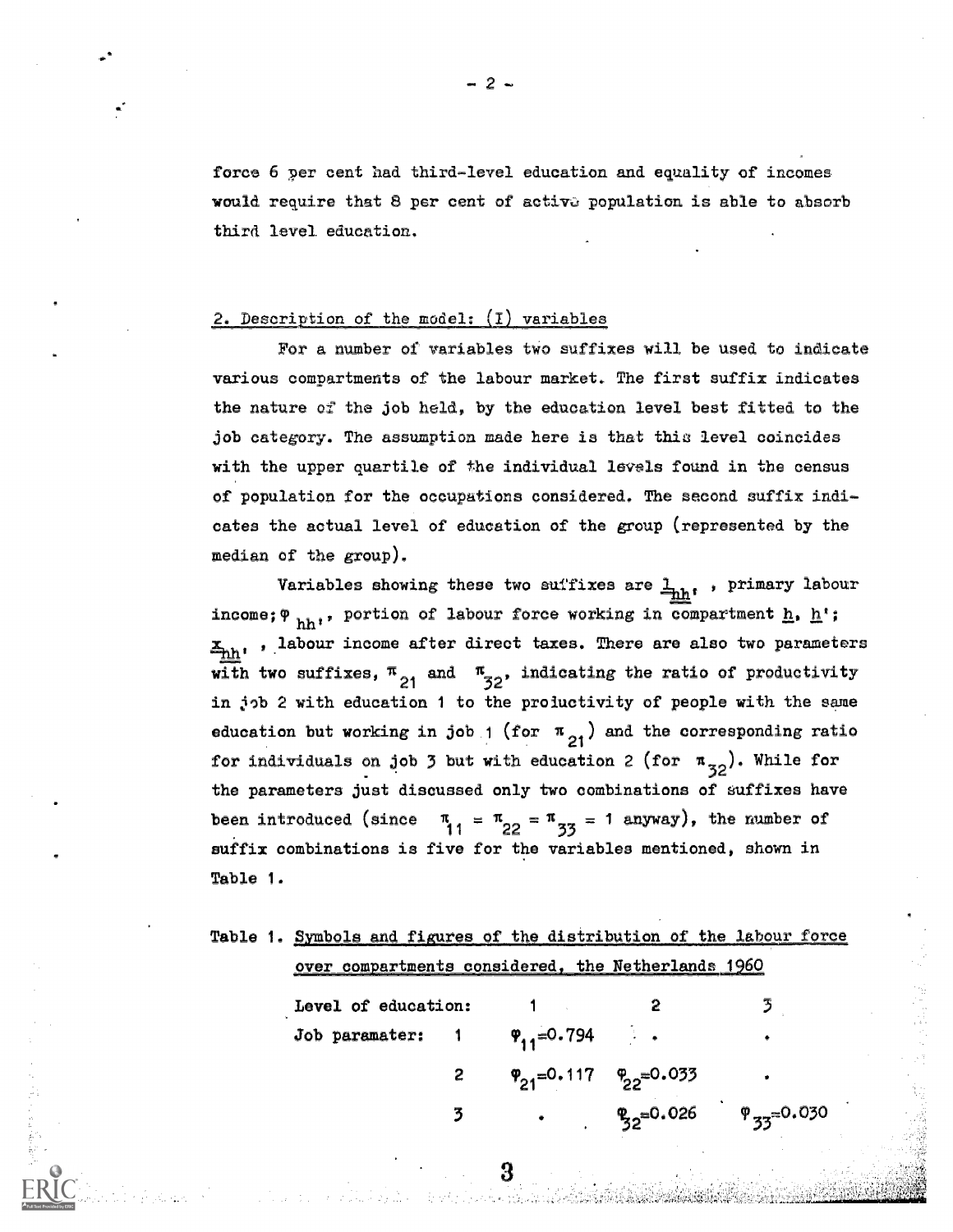This table is not in complete agreement with reality, where small groups are found to exist where dots have been introduced in Table 1. The reason for the deviation is that it is irrational for the individuals to choose the empty compartments (cf. Section 7).

Other variables have only one suffix. This applies to  $F_1$ ,  $F_2$ and  $\mathbb{F}_3$  indicating the total numbers of people with education levels 1, 2 and 3, expressed as portions of the active population. Then, i applies to the exponents in the Cobb-Douglas-like production function, written as  $P_1$ ,  $P_2$  and  $P_3$  (cf. again Section 3). It also applies to some coefficients where no indication of education level is at stake; thus we have two coefficients  $c_0$  and  $c_2$  in the utility function, chosen this way in order to correspond with another article on the same subject  $\sqrt{1}$ . We also have three coefficients  $\xi_1$ ,  $\xi_2$  and  $\xi_3$  to relate income after tax to primary income. Finally, we have three coefficients in what will be called the income scale offered by the organizers of production to those applying for jobs; these coefficients will be written  $\lambda_1$ ,  $\lambda_2$  and  $\lambda_3$ . The only variables without suffixes are total production  $\underline{v}$ , a constant  $\underline{c}$  and multiplier  $\underline{p} = 1.25$  attributed to the production factor capital. Since we count the numbers of the labour force as their portion in total population,  $\underline{v}$  can also be said to represent average income and y/p average labour income.

# 3. Description of the model: (II) relations

The relations of the model are twenty-one. For elegance's sake we start numbering them by (0) because of the possibility this opens to present three times five equations which follow by the numbers (1) through (15). The production function (0) is written:

$$
y = Cp \left( \varphi_{11} + \pi_{21} \varphi_{21} \right)^{\rho_1} \left( \varphi_{22} + \pi_{32} \varphi_{32} \right)^{\rho_2} \varphi_{33}^{\rho_3}
$$
 (0)

The figures in brackets are the portions of the working force with education level 1 and 2, respectively, where people in the next higher job are given a weight  $\pi$  and  $\pi$  respectively. The basic assumption of the model is that people with the highest level of educa-

- 3 -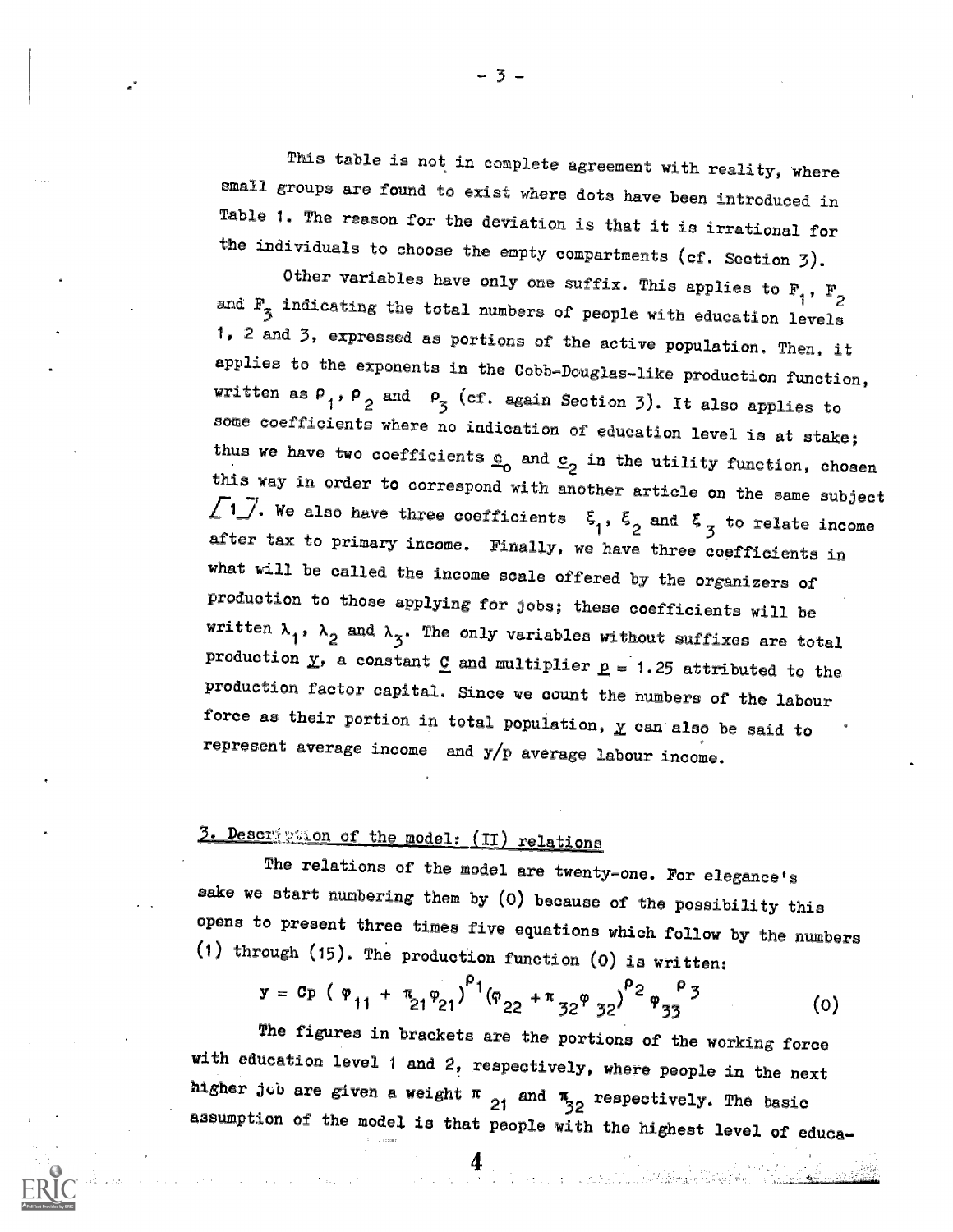tion are in short supply and hence all employed in level-3 jobs. The elasticities of production with regard to the numbers with education levels 1, 2 and 3, respectively are  $P_1$ ,  $P_2$  and  $P_3$ . As is well krown, under the assumption of free competition among entrepreneurs, these exponents at the same time indicate the portions of income received by theae groups. As a consequence the per capita incomes of the five categories are:

$$
1_{11} = \frac{\rho_1 y}{\rho_{11} + \pi_{21} \rho_{21}} \tag{1}
$$

$$
l_{21} = \frac{\pi_{21} \rho_2 y}{\rho_{11} + \pi_{21} \rho_{21}}
$$
 (2)

$$
1_{22} = \frac{\rho_2 y}{\rho_{22} + \frac{\pi}{3} \rho_{32}}
$$
 (3)

$$
1_{32} = \frac{\frac{\pi}{2} 2^p 2^y}{\frac{\varphi_{22} + \pi_{32} \varphi_{32}}{2}} \tag{4}
$$

$$
1_{33} = \frac{\rho_3 y}{\varphi_{33}}
$$
 (5)

In addition we assume that these incomes are situated at an "income scale":

$$
\underline{\mathbf{h}}_{\underline{\mathbf{h}}^*} = \underline{\mathbf{h}} \ \lambda_1 + \underline{\mathbf{h}}^* \lambda_2 + \lambda_3 \qquad (\mathbf{h}, \ \mathbf{h}^* = 1 \ \dots \ 3) \quad (6) \ \text{through} \tag{10}
$$

This relation applies to the five combinations of  $h$ ,  $h'$  shown in Table 1; as an example we have for  $\underline{h} = 3$ .  $\underline{h} = 2$ :

$$
1_{32} = 3 \lambda_1 + 2 \lambda_2 + \lambda_3 \tag{9}
$$

The simultaneous validity of equations  $(1)$  through  $(5)$  and  $(6)$ through (10) of course implies some relationships between some of the parameters introduced, which will be discussed in Section 5. For the moment let me state that with a high degree of accuracy the empirical material used (cf. Section 4) satisfies these conditions.

A third group of five equations indicates the relationship between income after tax  $\underline{x}_{hh}$ ,, and primary income for each  $(\underline{h}\ \underline{h})$  considered: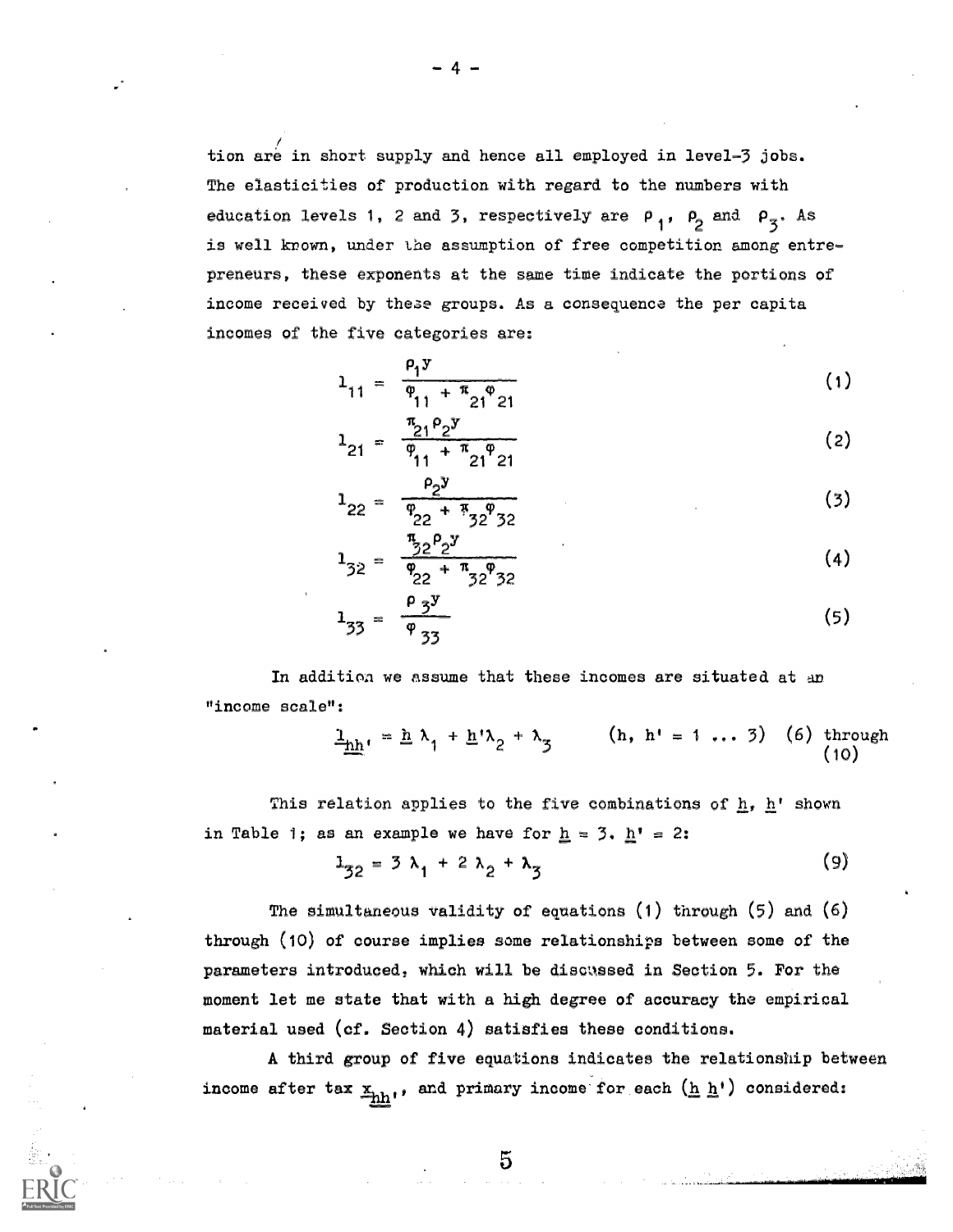$$
\underline{x}_{hh'} = \xi_1 \underline{1}_{hh'} - \frac{1}{2} \xi \frac{1}{2} \underline{1}_{hh'}^2 + \xi_3
$$
 (11) through (15)

This relationship characterizes the tax rate system; for  $>$  0,  $\xi$   $>$  0 it reflects a progressive income tax regime.

While the preceding equations represent the supply of jobs by the organizers of production we now turn to the demand side. In principle each individual will demand for the type of job which maximizes his utility. We assume the existence of such functions in the form:

$$
\omega_{hh'}
$$
 = ln  $\left\{ x_{hh'} + \frac{1}{2} c_0 (h - 2)^2 - \frac{1}{2} c_2 (h - h')^2 \right\}$ 

The assumption implies that a utility function contains:

- (1) parameters characterizing the individual; in our case only  $\underline{h}$ ', the level of education attained;
- (2) variables characterizing the possible jobs; in our case only h, the level of education preferred by the organizers of production for the jobs considered and
- (3) coefficients characterizing the human species, in our case only  $c_0$  and  $c_2$ .

Elsewhere a number of arguments have been offered in defence of our assumptions  $\left[1\right]$ , including the appearance of the term in  $\left(\underline{h} - \underline{h}^{\dagger}\right)^2$ . In the same study it was found that the influence of  $h$  on utility was found to be negative for low levels of education and positive for high levels of education. In the present article this situation has been reflected by the choice of the term  $\frac{1}{2}$  c  $(h - 2)^2$ . 2 o —

Confronted by an income scale  $(6)$  -  $(10)$  and a tax regime (11) - (15) an individual with a given  $\underline{h}$ ' tries to maximize his utility under these restrictions. In the present model with five  $p$  saible positions only we can replace this maximization process by o equations and one inequality which have to be satisfied. These have to express the situation for each of the three types of people. Those with primary education will tend to prefer a job  $h = 1$ , depending, however, on the net income attached to such a job; since there is a surplus of persons with primary education only, part of the group will take ta higher job,  ${\tt h}$  = 2. In order that these two situations coexist, it must be indifferent  $\color{black}$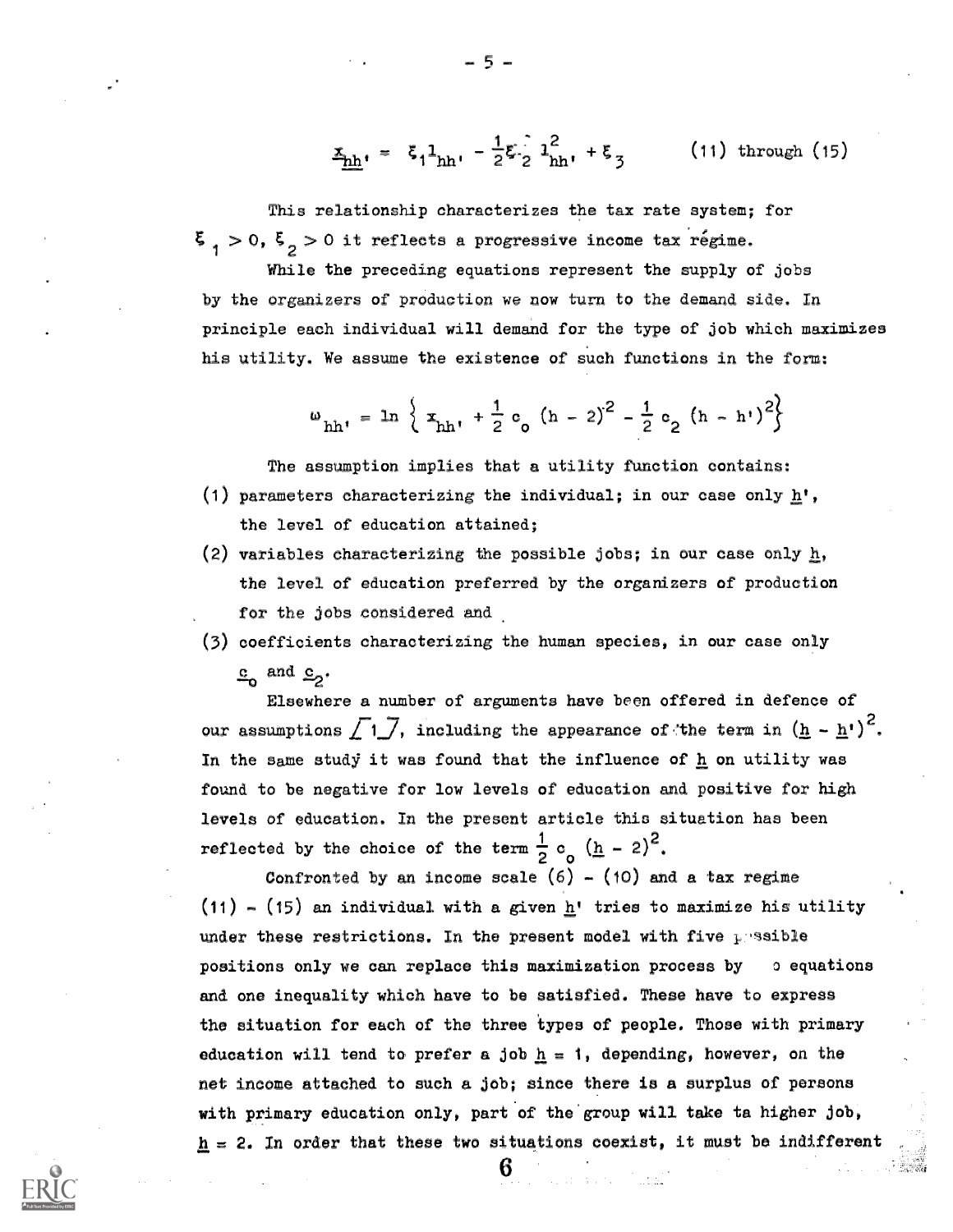$- 6 -$ 

for 'lose with  $\underline{h}^* = 1$  whether they take  $\underline{h} = 1$  or 2; that is

$$
\omega_{11}=\omega_{21}
$$

Upon substituting into this equality  $\underline{x}$  by  $\underline{1}$  and  $\underline{1}$  by its expression in terms of the income scale we obtain:

> $x_{11} + \frac{1}{2}c_0 = x_{21} - \frac{1}{2}c_2$  $(16)$

or:

$$
\frac{1}{2} c_0 + \frac{1}{2} c_2 = \xi_1 \lambda_1 - \frac{3}{2} \xi_2 \lambda_1^2 - \xi_2 \lambda_1 \lambda_2 - \xi_2 \lambda_1 \lambda_3
$$
 (16')

Similarly for those who have secondary education  $(\underline{h}^{\dagger} = 2)$  we must have

$$
\omega_{22} = \omega_{32}
$$
  
or  

$$
x_{22} = x_{32} + \frac{1}{2}c_0 - \frac{1}{2}c_2
$$
 (17)

identical with:

$$
-\frac{1}{2}c_0 + \frac{1}{2}c_2 = \xi_1\lambda_1 - \frac{5}{2}\xi_2\lambda_1^2 - 2\xi_2\lambda_1\lambda_2 - \xi_2\lambda_1\lambda_3
$$
 (17')

For people with  $h' = 3$  there will be sufficient jobs  $h = 3$ , and the wage and tax scales will be such as to make this preferable to them in comparison with  $\underline{h} = 2$ :

$$
\omega_{33} \ge \omega_{23}
$$
 or  $x_{33} + \frac{1}{2}c_0 \ge x_{23} + \frac{1}{2}c_0 - \frac{1}{2}c_2$ 

or:

$$
\frac{1}{2}c_{0} + \frac{1}{2}c_{2} \ge -\xi_{1}\lambda_{1} + \frac{5}{2}\xi_{2}\lambda_{1}^{2} + 3\xi_{2}\lambda_{1}\lambda_{2} + \xi_{2}\lambda_{1}\lambda_{3}
$$
 (17")

For the numbers of people in each of the compartments in Table 1 we must have the balance equations

$$
\frac{\varphi}{11} + \frac{\varphi}{21} = F_1 \tag{18}
$$

$$
P_{22} + P_{32} = F_2 \tag{19}
$$

$$
\varphi_{33} = \mathbf{F}_3 \tag{20}
$$

The 21 equations (0) through (20) enable us to solve for the unknowns y, 1 (5 in number),  $\underline{x}$ ,  $\varphi$  (also each 5 in number) and the income and tax scales' parameters ( $\lambda$  and  $\zeta$ , where  $\zeta$  will appear to be irrel-  $\sim$ evant and hence 5 unknowns only). We consider as given, for the time being, the 5 coefficients  $\rho_1$ ,  $\rho_2$ ,  $\rho_3$ ,  $\pi_{21}$  and  $\pi_{132}$  of the production function,

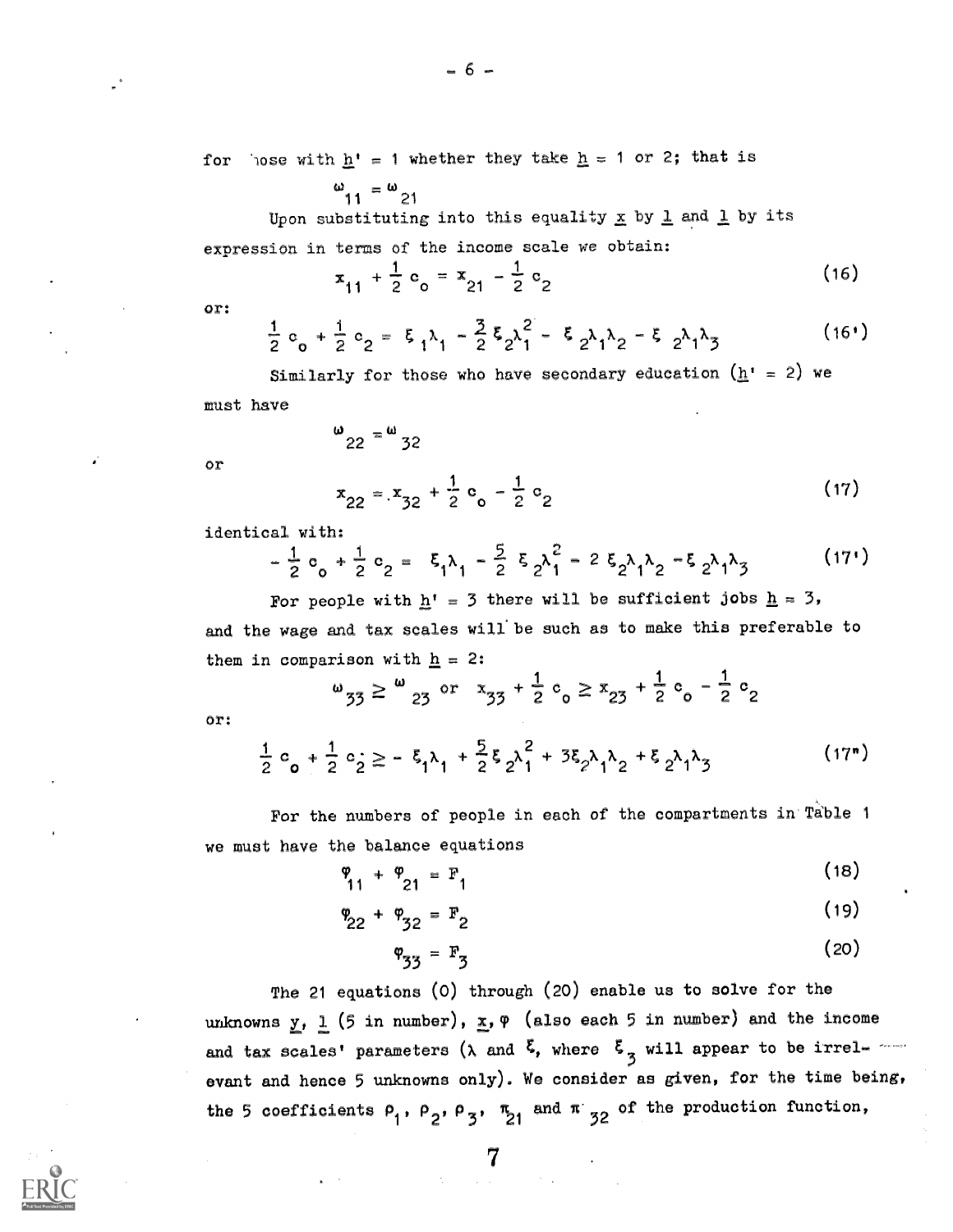the income portion of capital p (determined by past savings), the  $\mu$ coefficients  $\underline{c}_0$  and  $\underline{c}_2$  of the utility function  $L^{-1}$  the number of people (expressed as portions of the labour force)  $\underline{\mathbb{F}}_1$ ,  $\underline{\mathbb{F}}_2$  and  $\underline{\mathbb{F}}_3.$ 

The solution of this "analytical" or "explanatory" problem can be found along the following path. The five  $1$  can be eliminated between (1) - (5) and (6) - (10). The "mixed"  $\frac{\varphi_{21}}{21}$  and  $\frac{\varphi_{32}}{22}$  can be expressed in terms of the three  $\underline{\mathrm{F}}$  and the "homoneneous"  $\phi_{11}$ ,  $\phi_{22}$ , whereas  $\phi_{33}$ is already solved with the aid of equations (18) - (20). Both  $\lambda_{\frac{1}{2}}$  and  $\lambda_{2}^{}$  can be expressed in terms of production function coefficients and homogeneous  $\varphi_{11}$ ,  $\varphi_{22}$  by subtracting (6) from (7), (8) from (9), (7) from  $(8)$  and  $(9)$  from  $(10)$ :

$$
\lambda_1 = \frac{(\pi_{21} - 1) \rho_1 y}{\rho_{11} + \pi_{21} (\mathbf{F}_1 - \rho_{11})} = \frac{(\pi_{32} - 1) \rho_2 y}{\rho_{22} + \pi_{32} (\mathbf{F}_2 - \rho_{22})}
$$
 (21)

$$
\lambda_2 = \frac{\rho_2 y}{\varphi_{22} + \pi_{32} (F_2 - \varphi_{22})} - \frac{\pi_{21} \rho_1 y}{\varphi_{11} + \pi_{21} (F_1 - \varphi_{11})} = \frac{\rho_3 y}{F_3} - \frac{\pi_{32} \rho_2 y}{\varphi_{22} + \pi_{32} (F_2 - \varphi_{22})}
$$
(22)

Equations (21) and (22) do not contain  $\underline{y}$  anymore and hence represent two equations in  $\varphi_{11}$  and  $\varphi_{22}$ .

## 4. Estimation of the non-observable entities

In Sections 2 and 3 the model has been presented as an analytical or explanatory model, meaning the usual presentation of models, where the unknowns are the target variables and the irrelevant variables in the terminology used previously  $\sqrt{2}$ . The same model can be used as a policy or planning model, where the unknowns are the instrument and the irrelevant variables. Some of the entities involved can still be interpreted differently, and interpretations are a question of taste in some cases. Thus, the  $\lambda$  can be conceived as self-adjusting market characteristics or as consciously government-used instruments

Independently from these considerations the problems of measurement may be seen as a third category of using the model. I will call this

8

 $-7-$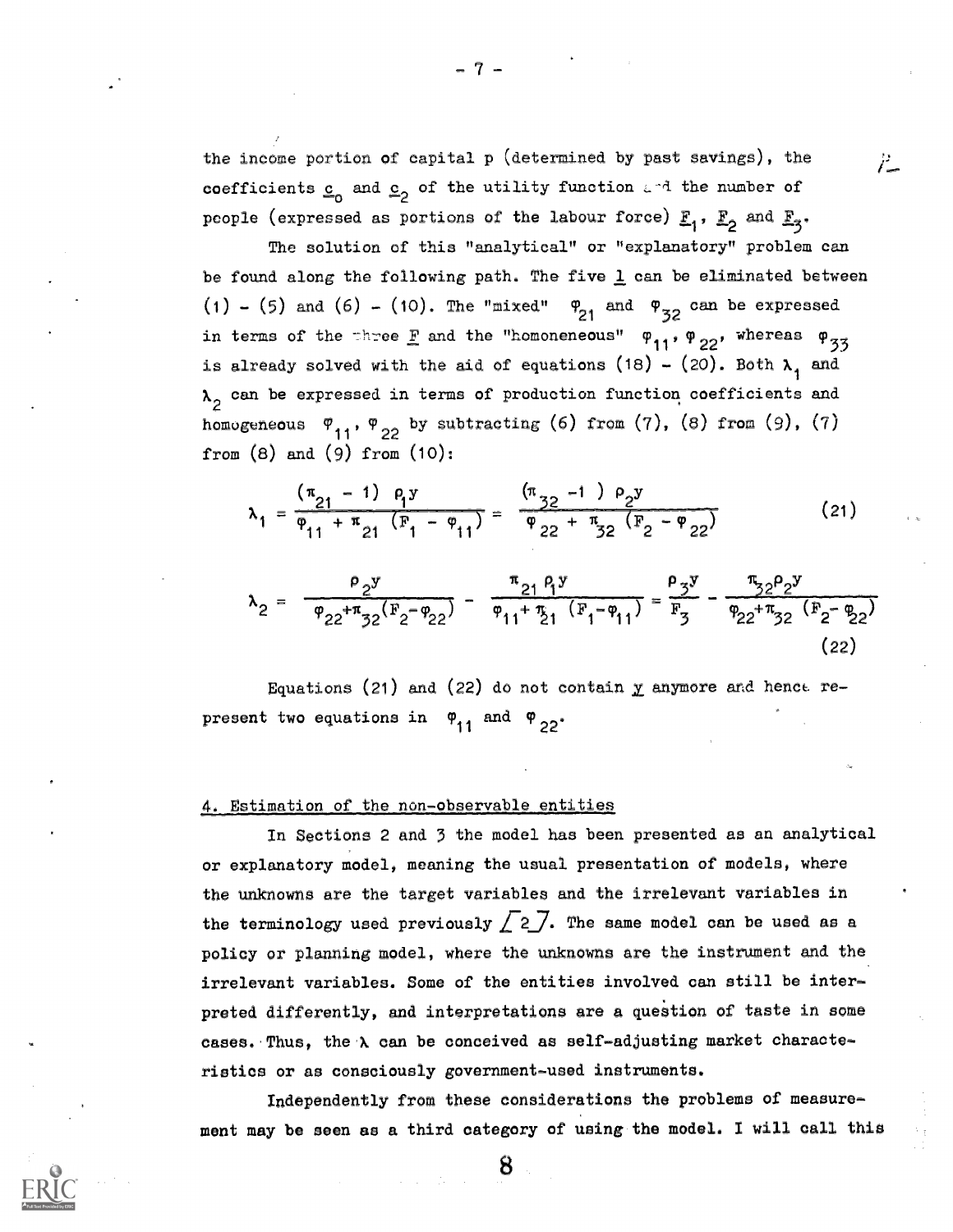the statistico-econometric use of the model. Direct statistical observation supplied us with the values of the  $\underline{\mathbf{1}}$ , the  $\underline{\mathbf{x}}$ , the  $\phi$  and **F**, and hence of the  $\rho$  and the  $\pi$ . The  $\xi$ , but also the  $\lambda$  were estimated 1 with the aid of  $(extremely simple)$  multiple regression techniques, however. Thus we found:

$$
1 = 1.54 \text{ h} + 5.0 \text{ h}^{\dagger} - 0.9 \tag{23}
$$

and

$$
x = 1.5 1 - 0.030 12 - 3.4
$$
 (24)

meaning that

$$
\lambda_1 = 1.54
$$
,  $\lambda_2 = 5.0$  and  $\lambda_3 = -0.9$   
\n $\xi_1 = 1.5$ ,  $\xi_2 = -0.030$  and  $\xi_3 = -3.4$ 

Since the number of unknown coefficients to be estimated was equal, in both cases, to the number of observations, the reason why these regression equations did nevertheless not show multiple regression coefficients exactly equal to one is that the "scales" are somewhat of a straightjacket to reality, but not much of it. The fits are quite good.

Finally, it was possible to reveal, with the aid of equations  $(16)$  and  $(17)$ , the utility function used and to find that, granted our theory of the utility function, the best fits yield

 $c_o = 0.63$  ;  $c_2 = 2.84$  $(25)$   $(26)$ These coefficients also appeared to fulfil inequality  $(17)$ '.

The importance of having these estimates is that they in principle enable us to determine the social optimum (requiring one more assumption on how to determine social welfare,given individual welfare (utility) functions). All this has been discussed in the earlier study referred to already several times. We will discuss a few similar rather ambitious applications of our model in Section 5. A survey of all figures found and used will be found in Table 2.

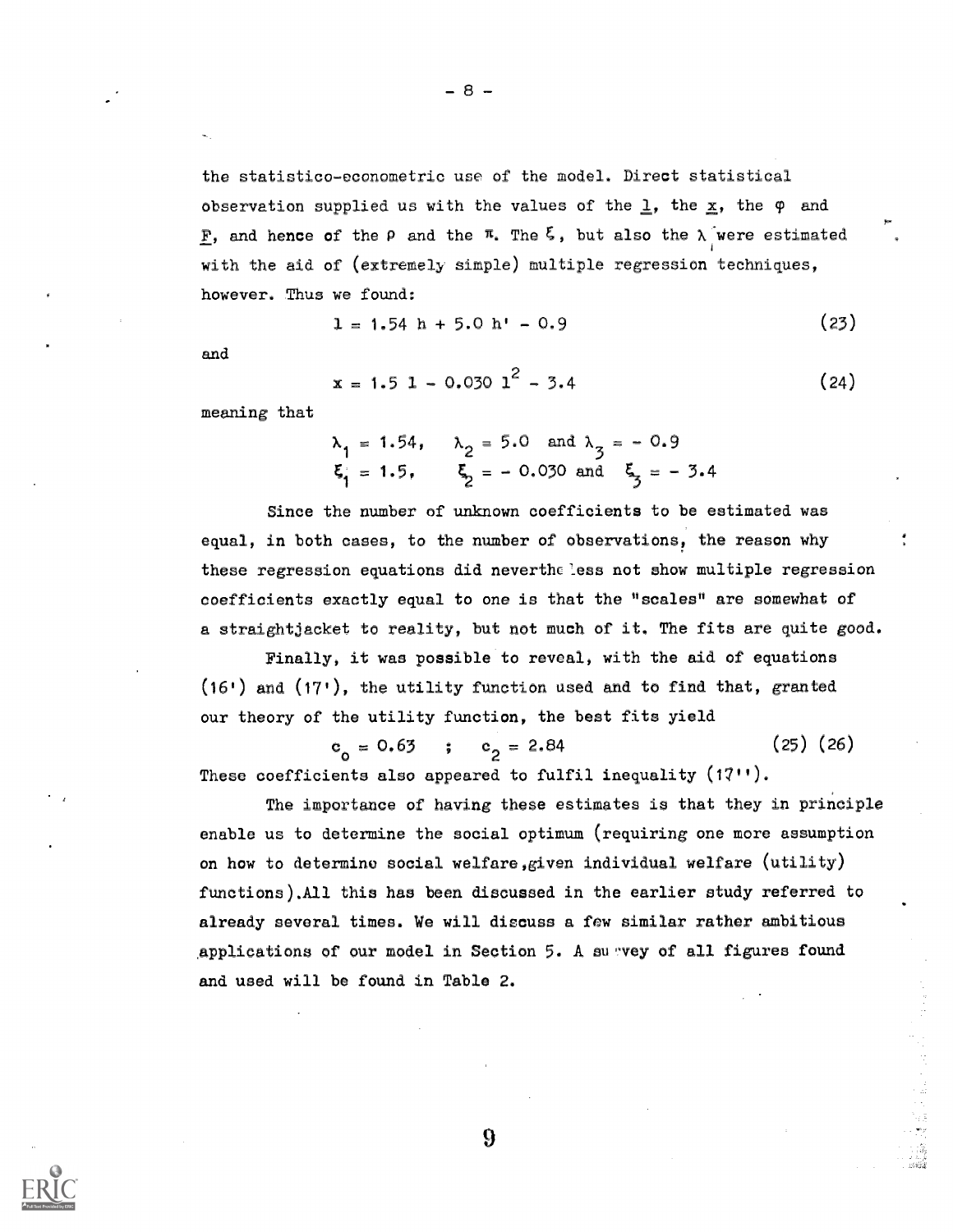| mbol | Values of h, h'                              | Units                                                                                                                                                                                                                                  | 11    | 21                 | 22  | 32    | 33    | Average |
|------|----------------------------------------------|----------------------------------------------------------------------------------------------------------------------------------------------------------------------------------------------------------------------------------------|-------|--------------------|-----|-------|-------|---------|
| h'   | Primary labour income                        | hf1 1000                                                                                                                                                                                                                               | 6.5   |                    | 9.7 |       | 19.0  | 7.23    |
| h!   | Income after tax                             | $^{\dagger}$                                                                                                                                                                                                                           | 5.7   |                    | 8.3 |       | 14.0  |         |
|      |                                              |                                                                                                                                                                                                                                        |       |                    |     |       |       | Total   |
| h١   | Frequency                                    | per cent                                                                                                                                                                                                                               | 79.4  | $11.7 \t3.5 \t2.6$ |     |       | 3.0   | 100     |
|      | Frequency of educ.levels                     | Ħ<br>Ħ                                                                                                                                                                                                                                 |       | 91.1               |     | 5.9   | 3.0   | 100     |
| h١   | Productivity ratio                           |                                                                                                                                                                                                                                        |       | 1.27               |     | 1.13  | 1     |         |
|      | Exponent Cobb-Douglas<br>production function |                                                                                                                                                                                                                                        | 0.648 |                    |     | 0.088 | 0.064 | 0.80    |
|      | Primary income scale                         |                                                                                                                                                                                                                                        |       |                    |     |       |       |         |
|      | Income after tax scale                       | $\begin{split} \mathbf{1}_{\text{hh}^1} &= 1.54 \; \underline{\text{h}} + 5.0 \; \underline{\text{h}}^1 - 0.9 \\ x_{\text{hh}^1} &= 1.5 \; \mathbf{1}_{\text{hh}^1} - 0.030 \; \underline{\text{h}}^2_{\text{hh}^1} - 3.4 \end{split}$ |       |                    |     |       |       |         |
|      | Coefficients of utility<br>function          |                                                                                                                                                                                                                                        |       |                    |     |       |       |         |
|      | Utility function                             | $c_0 = 0.63$<br>$\omega = \ln \left\{ x_{hh^1} + \frac{1}{2} c_0 (h - 2)^2 - \frac{1}{2} c_2 (h - h^1)^2 \right\}$                                                                                                                     |       |                    |     |       |       |         |

le 2. Values of observed as well as non-observed but estimated variables and parameters in the model (The Netherlands, 1960/6)

e on sources: Figures for total primary income of various social groups: Nota over de inkomensverdeling, Bijlage 15 Miljoenennota 1970. (Memorandum on income distribution, Annex 15 to Budget Proposals 1970), The Hague, Parliamentary documents, State Publ. Office, .1969. Estimate of labour income contained in total primary income: Inkomensverdeling 1966 en vermogensverdeling 1967. (Income Distribution 1966 and Distribution of Wealth 1967), Central Bureau of Statistics, The Hague, 1971. Income after tax derived from "Nota". Frequency distribution of working force over h and h': Census of Population, 1960, Part 8, Central Bureau of Statistics, The Hague, 1969.



ŧ

11

f. O  $\mathbf{I}$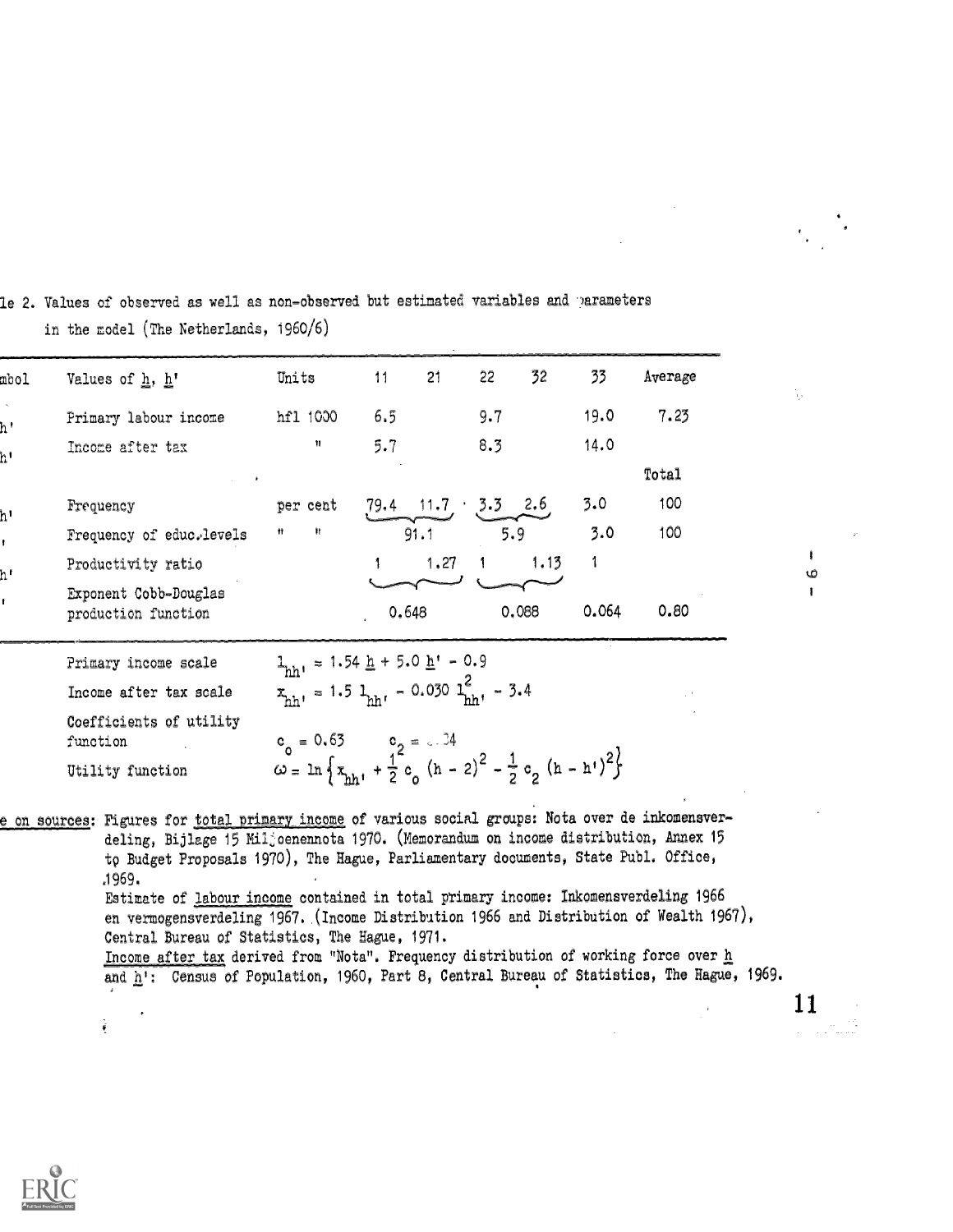#### 5. Some uses of the model and supplementary relations needed

The essence of our model, as we see it, is that it show. the influence of education on income distribution (primary as well as after tax). The observed fact that  $\frac{1}{3}$  is about three times  $\frac{1}{11}$  and  $\frac{1}{2}$  about twice  $\frac{1}{11}$ , is linked, in our model, with the relative scarcities of people with different levels of education. Relative scarcities<br>can be expressed by the ratios  $\frac{\rho_1}{F_1}$ ,  $\frac{\rho_2}{F_2}$  and  $\frac{\rho_3}{F_3}$ . In the obt ved<br>situation these ratios are 0.71, 1.50 and 2.13, whose relative sizes corresponding fairly closely with the relative values of  $1_{11}$ ,  $1_{22}$  and  $1_{33}$ , being 6.5, 9.7 and 19.0. It is also easily found that the values  $\varphi_{21} = \varphi_{32} = 0$  together with the assumption

$$
\frac{\rho_1}{F_1} = \frac{\rho_2}{F_2} = \frac{\rho_5}{F_3}
$$
 (27)

are compatible with our model and then yield  $1_{11} = 1_{22} = 1_{33}$  with  $\lambda_1 = \lambda_2 = 0.$ 

Complete equality of incomes is possible provided that the numbers  $F_1$ ,  $F_2$  and  $F_3$  can satisfy equations (27). Since  $F_1 + F_2 + F_3 = 1$ , the values of  $F$  corresponding with  $(27)$  are:

> $F_1^t = 0.81$   $F_2^t = 0.11$   $F_3^t = 0.08$  $(28)$

Whether or not such equalization of incomes is possible then becomes a question of whether indeed 8 % instead of 3 % of the working force command the capabilities to accomplish a third-level education.

Assuming that such capabilities are not available with 8  $%$  of the population, but, say with at a maximum 6 %, the problem may be formulated how changes in the F affect income distribution according to our model. In an attempt to solve this problem we meet a number of difficulties. To begin with, we cannot consider the  $\pi_{21}$  and  $\pi_{32}$  to remain constant with changes in relative productivity of the groups  $\varphi_{11}$ ,  $\varphi_{22}$  and  $\varphi_{35}$ . Rather must we expect these  $\pi$  to become 1 in case the productivities just mentioned become equal as a consequence of equal scarcities of the three types of manpower considered. From a number of attempts made it seems that the path along which the  $\pi$  change

1990年,1990年,1990年,1990年,1990年,1990年,1990年,1990年,1990年,1990年,1990年,1990年,1990年,1990年,1990年,1990年,1990

 $\mathbf{12}_{\mathbb{Z}_2}$  ,  $\mathbf{12}_{\mathbb{Z}_2}$  ,  $\mathbb{Z}_2$  ,  $\mathbb{Z}_2$  ,  $\mathbb{Z}_2$  ,  $\mathbb{Z}_2$  ,  $\mathbb{Z}_2$  ,  $\mathbb{Z}_2$  ,  $\mathbb{Z}_2$  ,  $\mathbb{Z}_2$  ,  $\mathbb{Z}_2$  ,  $\mathbb{Z}_2$  ,  $\mathbb{Z}_2$  ,  $\mathbb{Z}_2$  ,  $\mathbb{Z}_2$  ,  $\mathbb{Z}_2$  ,  $\mathbb{Z}_2$  ,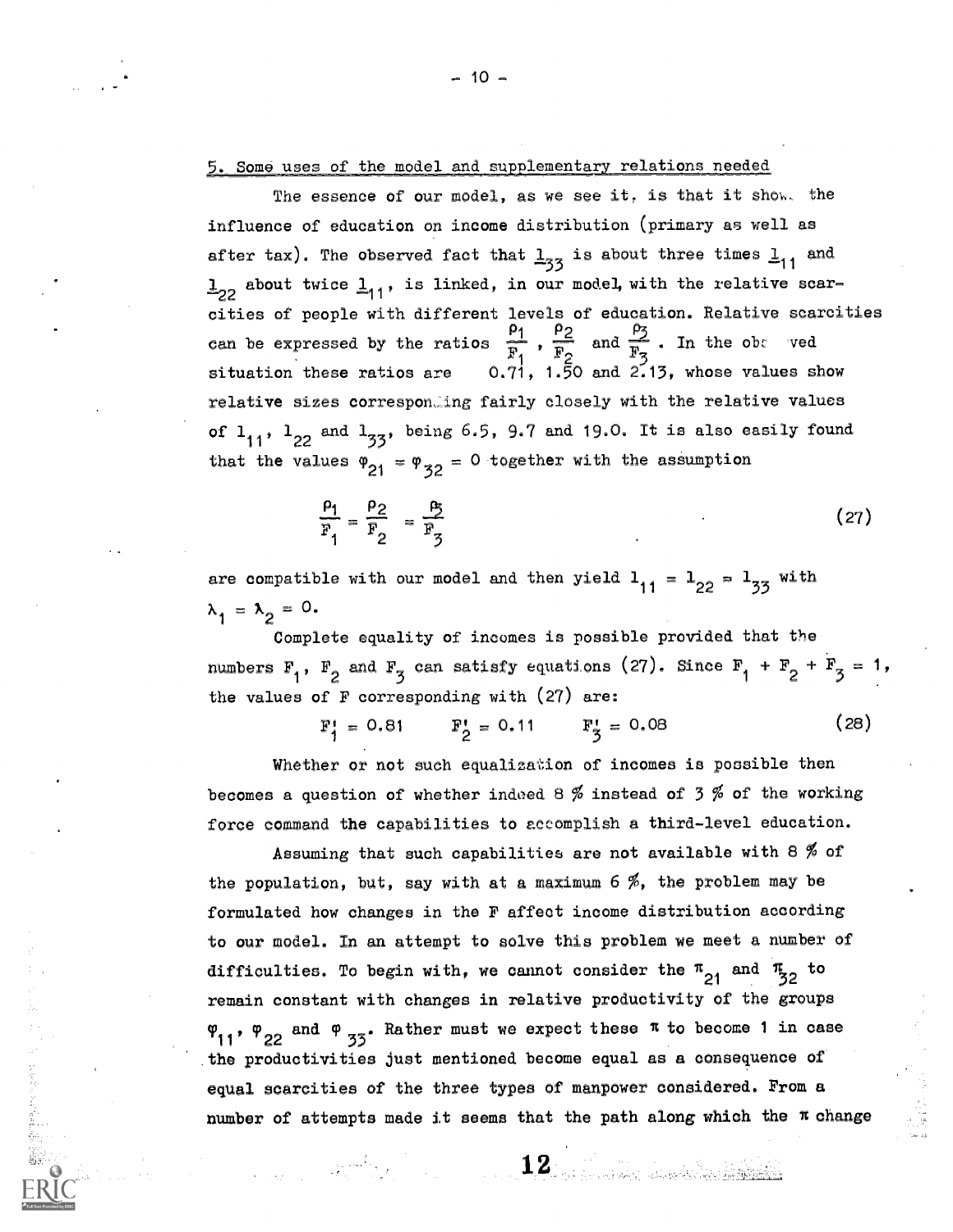with changing scarcities is relevant, at least  $\cdot$  if we want to maintain all other features of our model, especially the coincidence of the income scales given by equations  $(1)$  -  $(5)$  with those given by  $(6)$  -  $(10)$ . Clearly it is conceivable that this coincidence does not persist.

Indicating the variables of our new problem with two prime asking what income distribution will result from a given rise in  $F_7^+$ 3 while maintaining the coincidence of the two income scales just discussed, we were able to construct an extended model and solve it for  $F_1' = 0.06$ . The  $\pi$  were replaced by the relations:

$$
\mathbf{r}_{21}^4 = \left(\frac{\rho_2}{\mathbf{F}_2^4}, \frac{\mathbf{F}_1^4}{\rho_1}\right)^{\sigma} \tag{29}
$$

$$
\pi_{32}^{11} = \left(\frac{\rho_3}{F_3^{11}} - \frac{F_2^{11}}{\rho_2}\right)^T
$$
 (30)

where  $\sigma$  and  $\tau$  were chosen so as to give the observed values  $\frac{\pi}{21}$  = 1.27  $\pi_{32}$  = 1.13 for  $\underline{F}_{h}$  =  $\underline{F}_{h}$ . It appeared that  $\sigma = 0.32$  and  $\tau = 0.34$ fulfil these conditions. Further experiments with various sets  $F_4'$ , 1  $\mathbb{F}_2^{\bullet \bullet}$  yielded one possible solution for  $\mathbb{F}_1^{\bullet \bullet} = 0.845$  and  $\mathbb{F}_2^{\bullet \bullet} = 0.095$  with the  $\varphi_{hh}$ , as given in Table 3.

|  | Table 3. Values for 9 th. |
|--|---------------------------|
|  | h' -> .                   |

「魏国の新鮮教育教育講演講教育教育」ということが、「インティーナー」ということに対し、「大学の研究大学教育学研究」ということに、

医皮肤炎 医前列腺 的复数人名英格兰人姓氏

この「大きさ」ということに、「大きさ」という意味を持って、「まず、その意味を見ることになっているのです。 こうしん かいしょう しょうかん しゅうしょう はんしゅう しょうだい はんばん

| h١<br>h |       | 2                | z     |
|---------|-------|------------------|-------|
|         | 0.609 |                  |       |
| 2       | 0.246 | $^{\circ}$ 0.077 |       |
| 3       |       | 0.018            | 0.060 |
| Total   | 0.845 | 0.095            | 0.060 |

In addition it was found that in this solution

$$
\frac{\frac{1}{32}}{111} = 1.44
$$